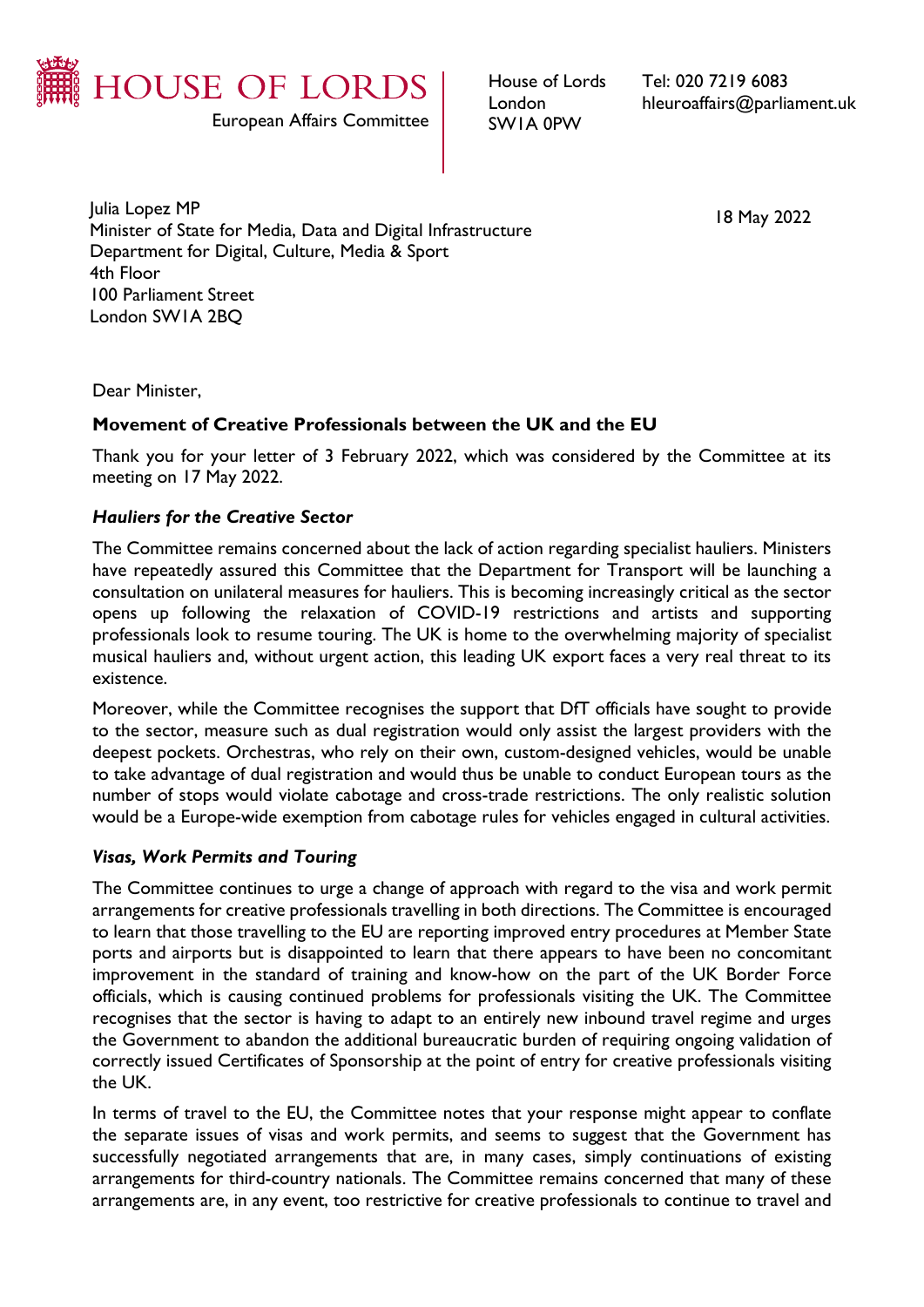perform within the EU. Six Member States do not permit any visa-free touring at all, and eight only permit visits of 30 days or fewer. Thus, contrary to your assertions, the majority of Member States do not offer visa-free touring of longer than 30 days. In this regard, the Committee would welcome an update on the Government's progress towards securing visa and work permit-free touring with those six countries, and most particularly with Greece, Portugal, and Croatia, that do not currently allow this.

The Committee noted with interest the remarks of Lord Frost of Allenton in his Churchill Lecture on 15 March this year, recognising that the Government's approach to the movement of creative professionals has been 'too purist' and that this could be solved 'without compromising the general policy…that free movement does not apply'. In light of these remarks, the Committee once again urges the Government to reconsider its approach to visas and work permits and to give serious consideration to agreeing a visa-waiver regime for creative professionals with the EU.

We have heard that it is not the case that such an agreement would fail to meet the sector's needs: indeed, our understanding is that it has been specifically requested by more than 300 representatives from the sector, who signed a joint letter to that effect in April 2021. We have also heard that there is no legal impediment to such a regime and that there is no basis for concluding that it would compromise the principle of ending freedom of movement. Such an agreement would, for example, fall neatly within the provisions of the Trade and Cooperation Agreement governing the negotiation of Supplementing Agreements (Article 2) and, as a consequence, falls within the remit of the Partnership Council (see in particular in this regard, Article 7 paragraphs (3) and (4)). The purpose of these provisions is clear and the Committee therefore disagrees with your implicit rejection of the use of the TCA's institutional framework to resolve these issues: it is a wholly appropriate topic for discussion at the next meeting of the Partnership Council.

In terms of the accuracy of the Government's advice for those intending to travel to EU Member States, the Committee cannot accept that your Department bears no responsibility for the accuracy of the information it provides, or for keeping it up to date. The Government is far better placed than any member of the public to obtain and publish accurate and up-to-date information about the requirements in each of the Member States and, having chosen to provide that information itself, it must take responsibility for its accuracy. The Committee again asks your Department to commit to taking responsibility for providing accurate and up to date information for those preparing to travel to Europe for creative work.

## *Young Musicians*

The Committee remains concerned about the impact on young musicians and is, therefore, disappointed by your assertion that the challenges they face in touring in Europe are the same as those facing more established musicians. We have heard of the great difficulties young musicians have in demonstrating that they are sufficiently established to qualify for the various visa and work permit regimes, that they frequently lack the supporting infrastructure available to more established musicians, and that they thus face disproportionate bureaucratic and financial impediments to travelling to the EU for work.

In the context of these very real issues facing those at the start of their careers, the Committee is also alarmed to learn that your Department is considering introducing a charge for Musical Instrument Certificates under CITES. For an industry already facing significant difficulties on so many fronts, even more so in the context of the current wider cost of living crisis, we urge the Government to refrain from imposing yet more financial and bureaucratic burdens. The Committee requests that you clarify the Government's position on this point and provide a rationale for any proposed imposition of additional costs for travelling creative professionals.